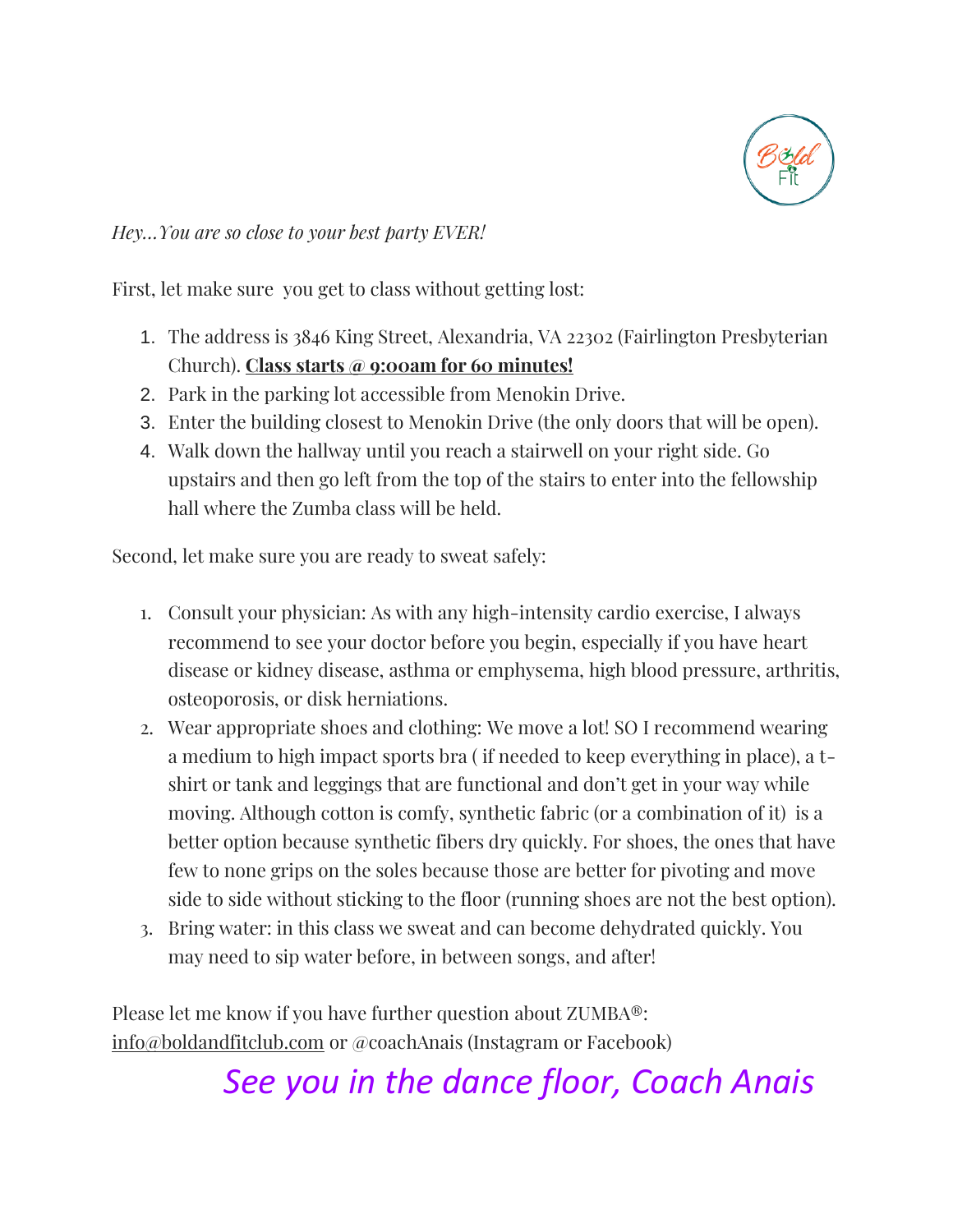

*¡Hola, ya estás más cerca de la mejor fiesta!*

Primero quiero asegurarme que sepas como llegar a la clase, recuerda la clase es el **Sábado y empieza a las 9:00am,**

- 1. La dirección es 3846 King Street, Alexandria, VA 22302 (Fairlington Presbyterian Church)
- 2. El estacionamiento es el que queda accesible por la Menokin Drive.
- 3. Vas a entrar al edificio que está cerca de la Menokin Drive (las puertas van a estar abiertas).
- 4. Sigue caminando por el pasillo hasta las escaleras que te encuentras a mano derecha. Sube las escaleras y ve a la izquierda para entrar al cuarto de "fellowship". Ahí voy a estar yo y voy a hacer la clase.

Segundo, hablemos de como tener una clase segura:

- 1. Consulta con tu doctor: siempre recomiendo que antes de hacer cualquier actividad física te asegures de tu estado de salud para minimizar el riesgo de cualquier complicación. En especial si tienes alguna condición de salud como alguna enfermedad cardiovascular o de riñones, enfisemas, artritis, presión alta, asma, osteoporosis, y/o discos herniados.
- 2. Selecciona ropa y zapatos apropiados: es una clase que nos movemos mucho, por eso recomiendo que si necesitas usar sports bra sean de impacto medio o alto, camisas y pantalones cómodos para moverse (es mejor ceñidos al cuerpo para que se te haga más fácil moverte). La ropa de algodón es cómoda pero se puede volver pesada con el sudor por lo que recomiendo ropa de fibra sintética para que el sudor seque rápido. Para los zapatos evita los que tienen agarre (como los de correr) porque no te permiten girar, deslizar o ir de lado a lado como hacemos en la clase.
- 3. Trae agua: la hidratación es importante ya que en esta clase tendemos a sudar bastante y puede causar deshidratación. Siempre recomiendo estar bien